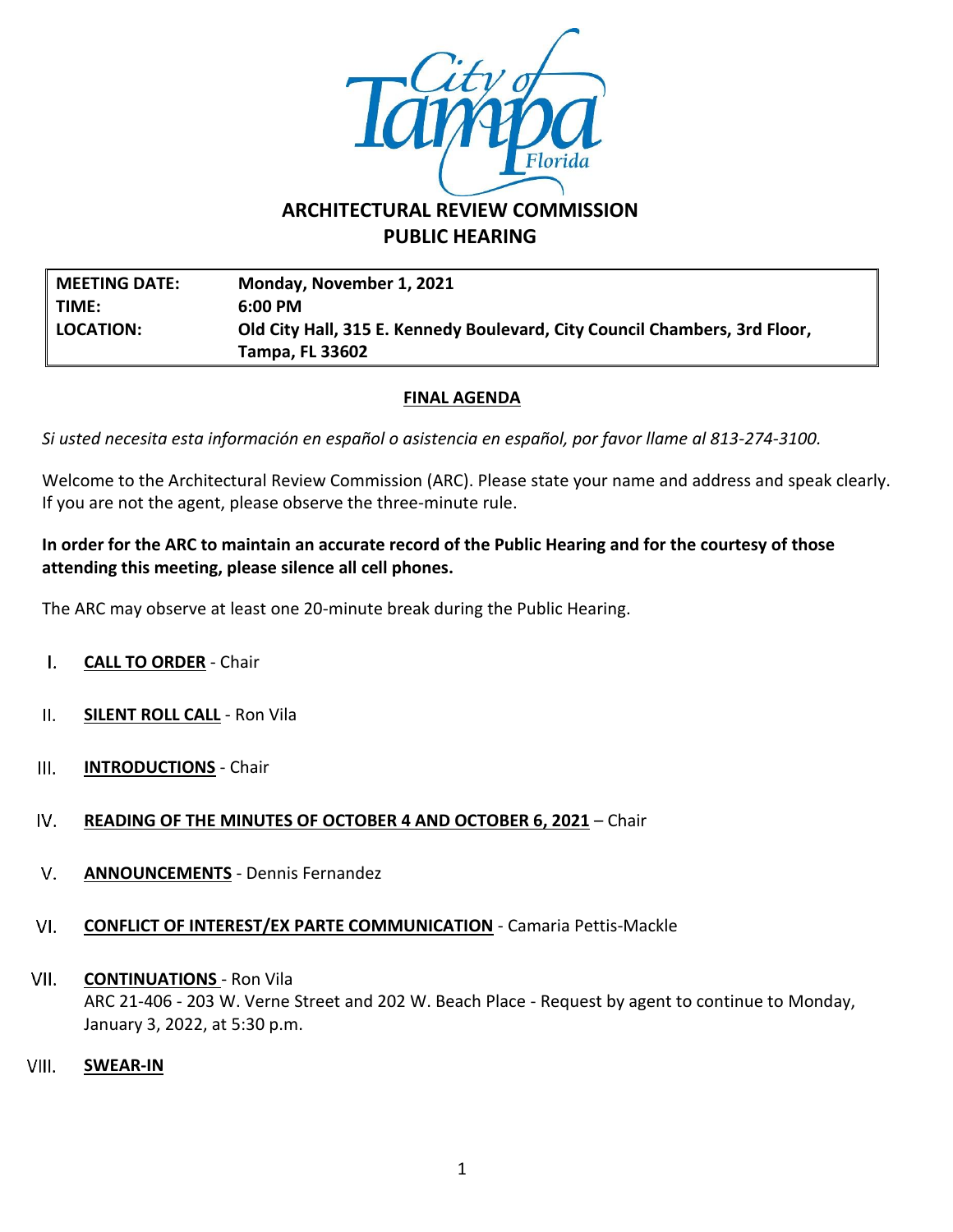#### $IX.$ **ITEMS TO BE REVIEWED:**

| ARC 21-343        | <b>OWNER:</b><br>AGENT:<br><b>DISTRICT:</b><br>LOCATION:      | Ezzitouni Chibel<br>Ezzitouni Chibel<br>Seminole Heights<br>504 E. New Orleans Avenue                                                                                |                                           |
|-------------------|---------------------------------------------------------------|----------------------------------------------------------------------------------------------------------------------------------------------------------------------|-------------------------------------------|
|                   | <b>REQUEST:</b>                                               | Certificate of Appropriateness - New Construction: Primary Structure,                                                                                                | Accessory Structure,<br>Site Improvements |
|                   | <b>PURPOSE:</b>                                               | Residential                                                                                                                                                          |                                           |
| ARC 21-364        | <b>OWNER:</b><br>AGENT:<br>DISTRICT:<br>LOCATION:<br>REQUEST: | Alexandra E Fischer and Peter Kim Wu<br><b>Peter Carlin</b><br>Hyde Park<br>818 S. Edison Avenue<br>Certificate of Appropriateness - Demolition: Accessory Structure |                                           |
|                   |                                                               | New Construction: Accessory Structure                                                                                                                                |                                           |
|                   | <b>PURPOSE:</b>                                               | Residential                                                                                                                                                          |                                           |
| ARC 21-406        | <b>OWNER:</b><br>AGENT:<br><b>DISTRICT:</b><br>LOCATION:      | Pineywoods Florida VII, LLC<br>Shaun Luttrell<br>Hyde Park<br>203 W. Verne Street and 202 W. Beach Place                                                             |                                           |
|                   | REQUEST:                                                      | Certificate of Appropriateness - New Construction: Primary Structure,                                                                                                | Site Improvements                         |
|                   | <b>PURPOSE:</b>                                               | <b>Storefront Residential</b>                                                                                                                                        |                                           |
|                   |                                                               | Request by agent to continue to Monday, January 3, 2022, at 5:30 p.m.                                                                                                |                                           |
| ARC 21-407        | <b>OWNER:</b><br>AGENT:<br><b>DISTRICT:</b><br>LOCATION:      | 606 S. Blvd LLC<br>Joshua Nicholson and Adam Wolf<br>Hyde Park<br>606 S. Boulevard                                                                                   |                                           |
|                   | <b>REQUEST:</b>                                               | Certificate of Appropriateness - New Construction: 7 unit Townhomes,                                                                                                 | Site Improvements                         |
|                   | PURPOSE:                                                      | Commercial                                                                                                                                                           |                                           |
| <b>ARC 21-425</b> | <b>OWNER:</b><br>AGENT:<br><b>DISTRICT:</b><br>LOCATION:      | Kathleen Durdin<br><b>Donnally Bailey</b><br>Hyde Park<br>1820 W. Richardson Place                                                                                   |                                           |
|                   | <b>REQUEST:</b>                                               | Certificate of Appropriateness - Site Improvements: Raised planter boxes,                                                                                            | Pergola, Arbors, and<br><b>Obelisks</b>   |
|                   | <b>PURPOSE:</b>                                               | Residential                                                                                                                                                          |                                           |